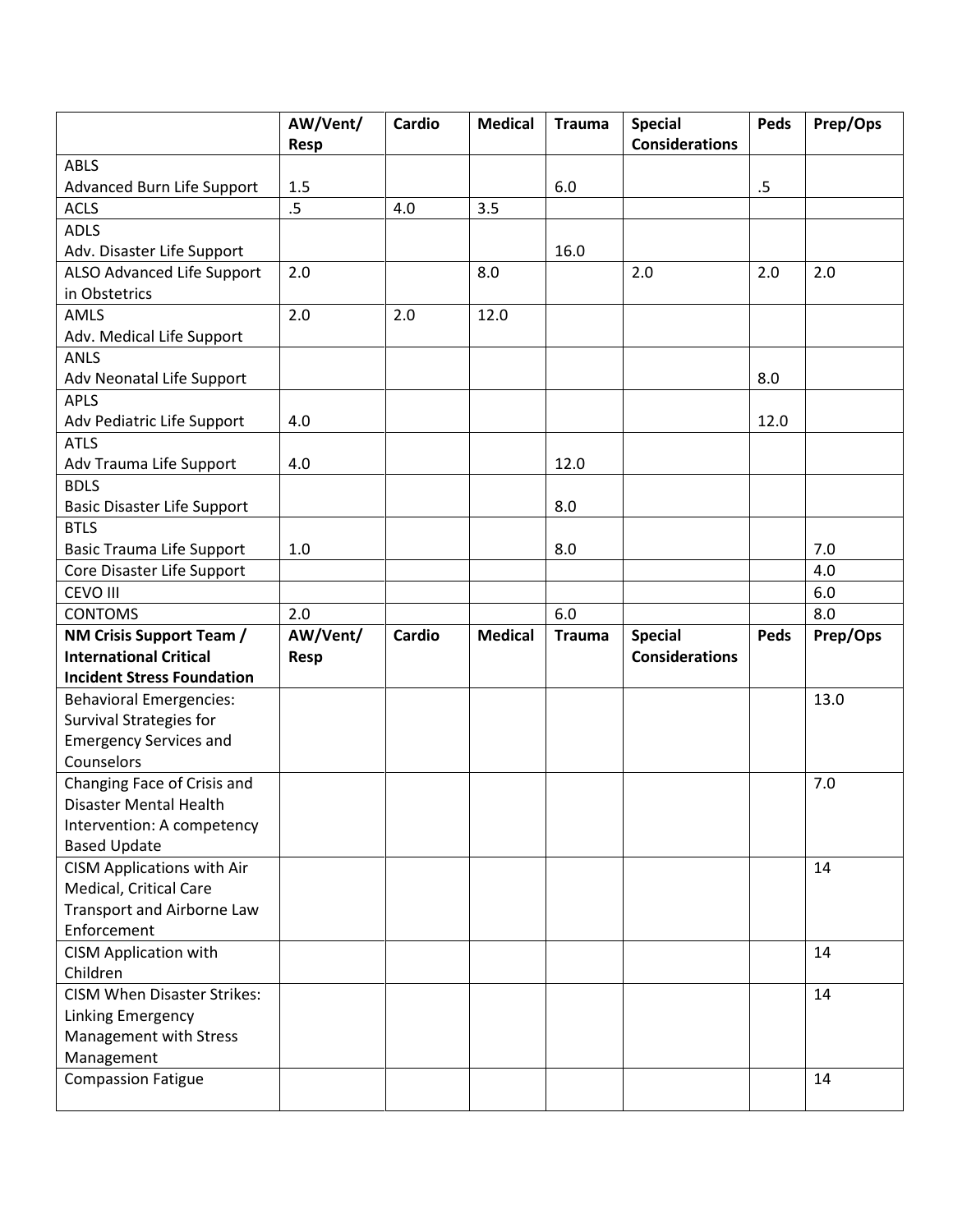| NM Crisis Support Team /              | AW/Vent/    | Cardio | <b>Medical</b> | <b>Trauma</b> | <b>Special</b>        | Peds | Prep/Ops       |
|---------------------------------------|-------------|--------|----------------|---------------|-----------------------|------|----------------|
| <b>International Critical</b>         | <b>Resp</b> |        |                |               | <b>Considerations</b> |      |                |
| <b>Incident Stress Foundation</b>     |             |        |                |               |                       |      |                |
| <b>Corporate Crisis</b>               |             |        |                |               |                       |      | 14             |
| Management                            |             |        |                |               |                       |      |                |
| Domestic Terrorism and                |             |        |                |               |                       |      | 14             |
| <b>Weapons of Mass</b>                |             |        |                |               |                       |      |                |
| Destruction: A CISM                   |             |        |                |               |                       |      |                |
| Perspective                           |             |        |                |               |                       |      |                |
| <b>Emotional and Spiritual Care</b>   |             |        |                |               |                       |      | 14             |
| in Disasters                          |             |        |                |               |                       |      |                |
| Families and CISM:                    |             |        |                |               |                       |      | 14             |
| Developing a Comprehensive            |             |        |                |               |                       |      |                |
| Program                               |             |        |                |               |                       |      |                |
| Family Psychological First Aid        |             |        |                |               |                       |      | 14             |
| and Crisis Intervention               |             |        |                |               |                       |      |                |
| From Battlefield to Street:           |             |        |                |               |                       |      | 14             |
| One Uniform to Another                |             |        |                |               |                       |      |                |
| Family Psychological First Aid        |             |        |                |               |                       |      | 14             |
| and Crisis Intervention               |             |        |                |               |                       |      |                |
| From Trauma to Addiction              |             |        |                |               |                       |      | 14             |
| <b>Grief Following Trauma</b>         |             |        |                |               |                       |      | 14             |
| <b>Group Crisis Intervention</b>      |             |        |                |               |                       |      | 14             |
| <b>Individual Crisis Intervention</b> |             |        |                |               |                       |      | 14             |
| and Peer Support                      |             |        |                |               |                       |      |                |
| Law Enforcement                       |             |        |                |               |                       |      | 14             |
| Perspectives for CISM                 |             |        |                |               |                       |      |                |
| Line of Duty Death:                   |             |        |                |               |                       |      | 14             |
| Preparing the Best for the            |             |        |                |               |                       |      |                |
| Worst                                 |             |        |                |               |                       |      |                |
| <b>Managing School Crises:</b>        |             |        |                |               |                       |      | 14             |
| From Theory to Application            |             |        |                |               |                       |      |                |
| Principles and Practices of           |             |        |                |               |                       |      | $\overline{7}$ |
| Delivering Bad News                   |             |        |                |               |                       |      |                |
| Psychological First Aid               |             |        |                |               |                       |      | $\overline{7}$ |
| <b>Resillience Training:</b>          |             |        |                |               |                       |      | 14             |
| <b>Psychological Survival Skills</b>  |             |        |                |               |                       |      |                |
| for Before, During & After            |             |        |                |               |                       |      |                |
| Crisis                                |             |        |                |               |                       |      |                |
| Responding to School Crises:          |             |        |                |               |                       |      | 14             |
| A Multi-Component Crisis              |             |        |                |               |                       |      |                |
| <b>Intervention Approach</b>          |             |        |                |               |                       |      |                |
| Staff Support in the                  |             |        |                |               |                       |      | 13             |
| <b>Healthcare Setting</b>             |             |        |                |               |                       |      |                |
| <b>Strategic Response to Crisis</b>   |             |        |                |               |                       |      | 14             |
| <b>Stress Management for the</b>      |             |        |                |               |                       |      | 13             |
| Trauma Service Provider               |             |        |                |               |                       |      |                |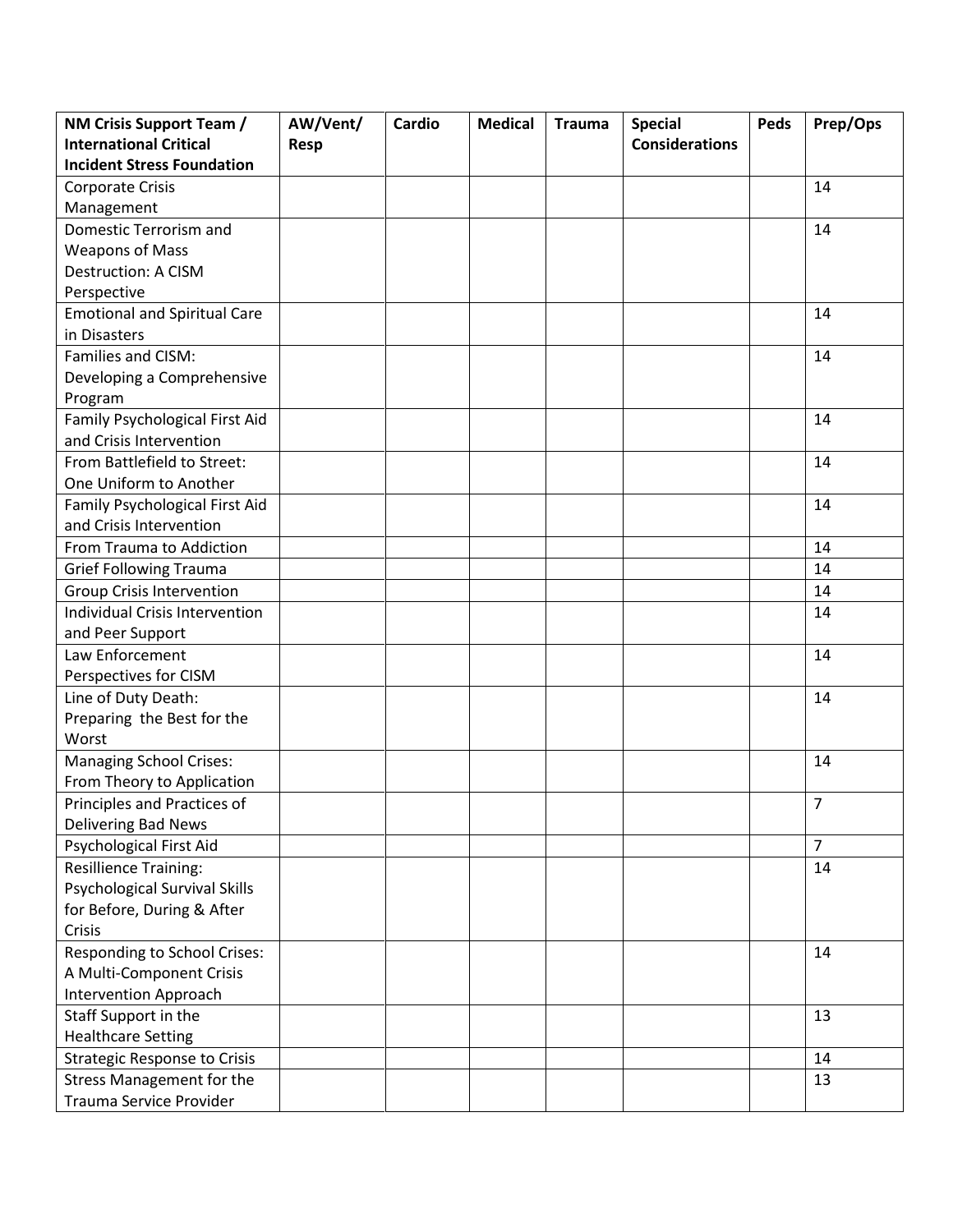|                                       | AW/Vent/<br>Resp | <b>Cardio</b> | <b>Medical</b> | <b>Trauma</b> | <b>Special</b><br><b>Considerations</b> | <b>Peds</b> | Prep/Ops       |
|---------------------------------------|------------------|---------------|----------------|---------------|-----------------------------------------|-------------|----------------|
| Suicide Awareness for Non-            |                  |               |                |               |                                         |             | $\overline{7}$ |
| <b>Mental Health Professionals</b>    |                  |               |                |               |                                         |             |                |
| Suicide Prevention,                   |                  |               |                |               |                                         |             | 14             |
| <b>Intervention &amp; Postvention</b> |                  |               |                |               |                                         |             |                |
| Terrorism: Psychological              |                  |               |                |               |                                         |             | 14             |
| Impact and Implications               |                  |               |                |               |                                         |             |                |
| <b>Understanding Human</b>            |                  |               |                |               |                                         |             | 14             |
| Violence: Survival                    |                  |               |                |               |                                         |             |                |
| <b>Information for Emergency</b>      |                  |               |                |               |                                         |             |                |
| <b>Services and Counselors</b>        |                  |               |                |               |                                         |             |                |
| Working with Victims of               |                  |               |                |               |                                         |             | 14             |
| <b>Individual and Mass Crimes</b>     |                  |               |                |               |                                         |             |                |
|                                       | AW/Vent/<br>Resp | Cardio        | <b>Medical</b> | <b>Trauma</b> | <b>Special</b><br><b>Considerations</b> | Peds        | Prep/Ops       |
| <b>Critical Care Transport</b>        |                  |               |                |               |                                         |             |                |
| (BCCTPC)                              | 2.0              | 4.0           | 4.0            | 2.0           |                                         | 2.0         | 2.0            |
| The Difficult Airway Class            | 12.0             |               | 2.0            |               |                                         | 2.0         |                |
| <b>Emergency Medical Dispatch</b>     |                  |               |                |               |                                         |             |                |
| Program (APCO)                        |                  |               |                |               |                                         |             | 28.0           |
| <b>Emergency Medical Dispatch</b>     |                  |               |                |               |                                         |             |                |
| (Powerphone)                          |                  |               |                |               |                                         |             | 24.0           |
| <b>EMD Certification (NAED)</b>       |                  |               |                |               |                                         |             | 24.0           |
| <b>EMS For Children-ONLINE</b>        |                  |               |                |               |                                         |             |                |
| (UNMH PEDS / EMSC/EMSB)               |                  |               |                |               |                                         |             |                |
|                                       |                  |               |                |               |                                         | 2.0         |                |
| <b>EMS for Children Quarterly</b>     |                  |               |                |               |                                         |             |                |
| Meetings-                             |                  |               |                |               |                                         | 1.0         |                |
| <b>EMS Safety (NAEMT)</b>             |                  |               |                |               |                                         |             | 8.0            |
| <b>ENPC</b>                           |                  |               |                |               |                                         |             |                |
| <b>Emergency Nurse Pediatric</b>      |                  |               |                |               |                                         |             |                |
| Course                                |                  |               |                |               |                                         | 16.0        |                |
| <b>EPC</b>                            |                  |               |                |               |                                         |             |                |
| <b>Emergency Pediatric Care</b>       |                  |               |                |               |                                         |             |                |
|                                       |                  |               |                |               |                                         | 16.0        |                |
|                                       |                  |               |                |               |                                         |             |                |
| <b>EVOC</b>                           |                  |               |                |               |                                         |             |                |
| <b>Emergency Vehicle Operator</b>     |                  |               |                |               |                                         |             |                |
| Course                                |                  |               |                |               |                                         |             | 8.0            |
| Farmedic-Provider Course              |                  |               |                | 8.0           |                                         |             | 4.0            |
| Firefighter Emergency Care            | 2.0              |               |                | $6.0\,$       |                                         |             | 8.0            |
| Firefighter Rehab                     |                  |               |                |               |                                         |             |                |
| (Medical)                             |                  |               | 4.0            |               |                                         |             |                |
| <b>GEMS (NAEMT)</b>                   |                  |               |                |               |                                         |             |                |
| <b>Geriatric Education for EMS</b>    | 1.0              | 2.0           | 2.0            |               | 3.0                                     |             |                |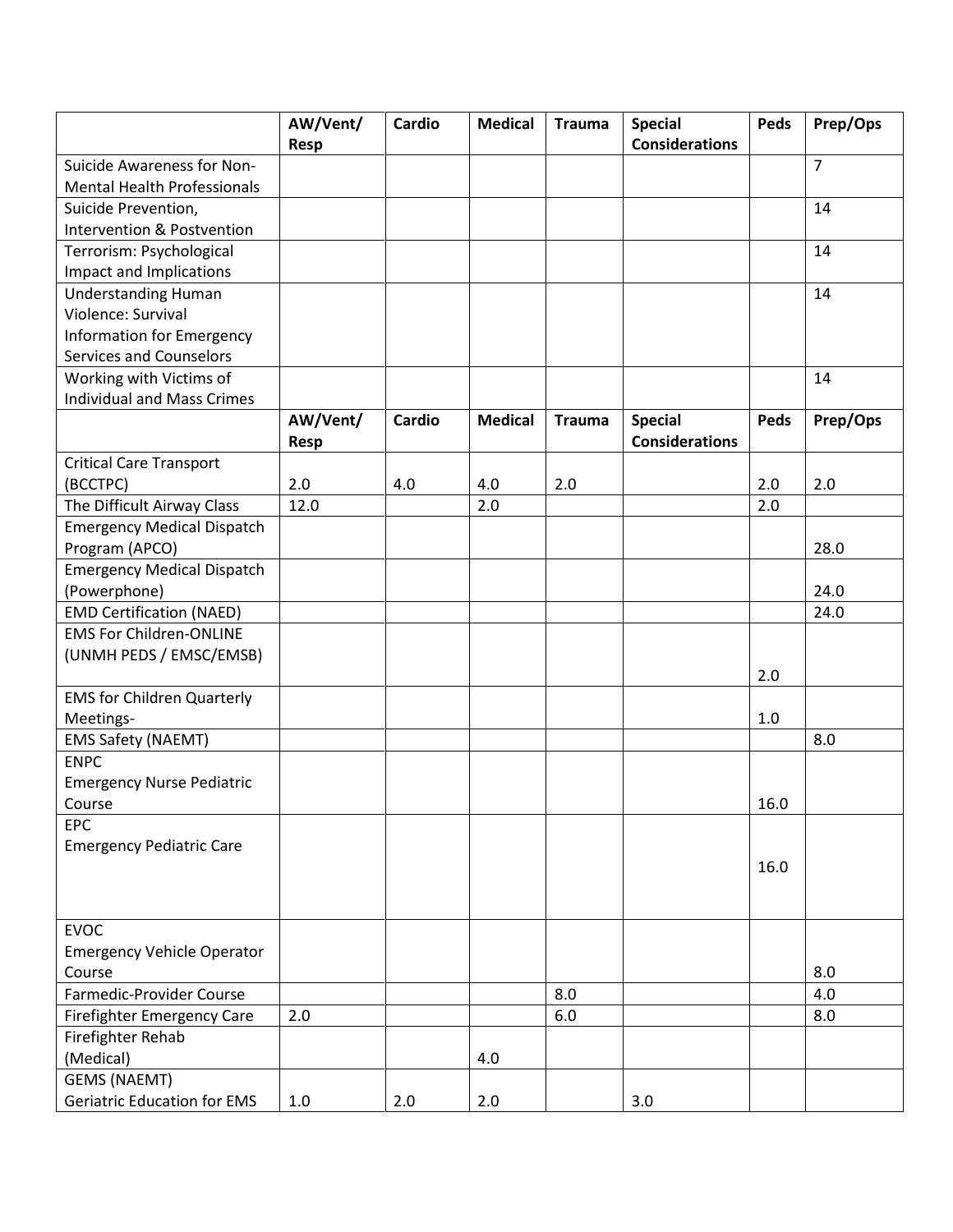|                                     | AW/Vent/    | Cardio        | <b>Medical</b> | <b>Trauma</b> | <b>Special</b>        | Peds | Prep/Ops |
|-------------------------------------|-------------|---------------|----------------|---------------|-----------------------|------|----------|
|                                     | Resp        |               |                |               | <b>Considerations</b> |      |          |
| <b>Haz-Mat Awareness</b>            |             |               |                |               |                       |      | 8.0      |
| <b>Haz-Mat Operations</b>           |             |               |                |               |                       |      | 8.0      |
| <b>Instructor Update for Carded</b> |             |               |                |               |                       |      | 4.0      |
| Courses                             |             |               |                |               |                       |      |          |
| LEFR-TCC                            |             |               |                |               |                       |      |          |
| Law Enforcement and First           |             |               |                |               |                       |      |          |
| <b>Responder Tactical Casualty</b>  |             |               |                |               |                       |      |          |
| Care                                | 1.0         |               |                | 4.0           |                       |      | 3.0      |
| Mental Health First Aid             |             |               |                |               | 8.0                   |      |          |
| <b>NRP</b>                          |             |               |                |               |                       |      |          |
| <b>Neonatal Resuscitation</b>       |             |               |                |               |                       |      |          |
| Provider course                     | 1.0         |               |                |               |                       | 7.0  |          |
| <b>OEC</b>                          |             |               |                |               |                       |      |          |
| <b>Outdoor Emergency Care</b>       | 2.0         |               | 16.0           | 18.0          | 4.0                   |      | 8.0      |
|                                     |             |               |                |               |                       |      |          |
|                                     |             |               |                |               |                       |      |          |
|                                     | AW/Vent/    | <b>Cardio</b> | <b>Medical</b> | <b>Trauma</b> | <b>Special</b>        | Peds | Prep/Ops |
|                                     | <b>Resp</b> |               |                |               | <b>Considerations</b> |      |          |
| <b>OEC Refresher</b>                |             |               |                |               |                       |      |          |
| <b>Outdoor Emergency Care</b>       | 2.0         |               | 4.0            | 4.0           | 2.0                   |      |          |
| <b>PALS</b>                         |             |               |                |               |                       |      |          |
| Pediatric Advanced Life             |             |               |                |               |                       |      |          |
| Support                             | 1.0         | 1.0           | 1.0            |               |                       | 5.0  |          |
| PALS-Refresher                      |             |               |                |               |                       | 4.0  |          |
| <b>PEARS</b>                        |             |               |                |               |                       |      |          |
| <b>Pediatric Emergency</b>          |             |               |                |               |                       |      |          |
| Assessment and Stabilization        |             |               |                |               |                       | 8.0  |          |
| PEDI BTLS                           |             |               |                |               |                       |      |          |
| Pediatric Basic Trauma Life         |             |               |                |               |                       |      |          |
| Support                             |             |               |                |               |                       | 8.0  |          |
| PEPL (NAEMT)                        |             |               |                |               |                       |      |          |
| Principles of Ethics and            |             |               |                |               |                       |      |          |
| Personal Leadership                 |             |               | 4.0            |               |                       |      | 12.0     |
| <b>PEPP</b>                         |             |               |                |               |                       | 8.0  |          |
| Pediatric Education for Pre-        |             |               |                |               |                       |      |          |
| <b>Hospital Providers</b>           |             |               |                |               |                       |      |          |
| <b>PHBLS</b>                        |             |               |                |               |                       |      |          |
| Prehospital Burn Life Support       | 1.0         |               |                | 7.0           |                       |      |          |
| <b>PHTLS</b>                        | 1.0         |               |                | 15.0          |                       |      |          |
| <b>RETRAC</b>                       |             |               | $1.0\,$        | 1.0           |                       |      |          |
| <b>STABLE</b>                       |             |               |                |               |                       |      |          |
| Sugar, Temperature, Airway,         |             |               |                |               |                       |      |          |
| Blood Pressure, Labs,               |             |               |                |               |                       |      |          |
| <b>Emotional Support</b>            | 1.0         | $1.0\,$       | $1.0\,$        |               | 1.0                   | 12.0 |          |
|                                     |             |               |                |               |                       |      |          |